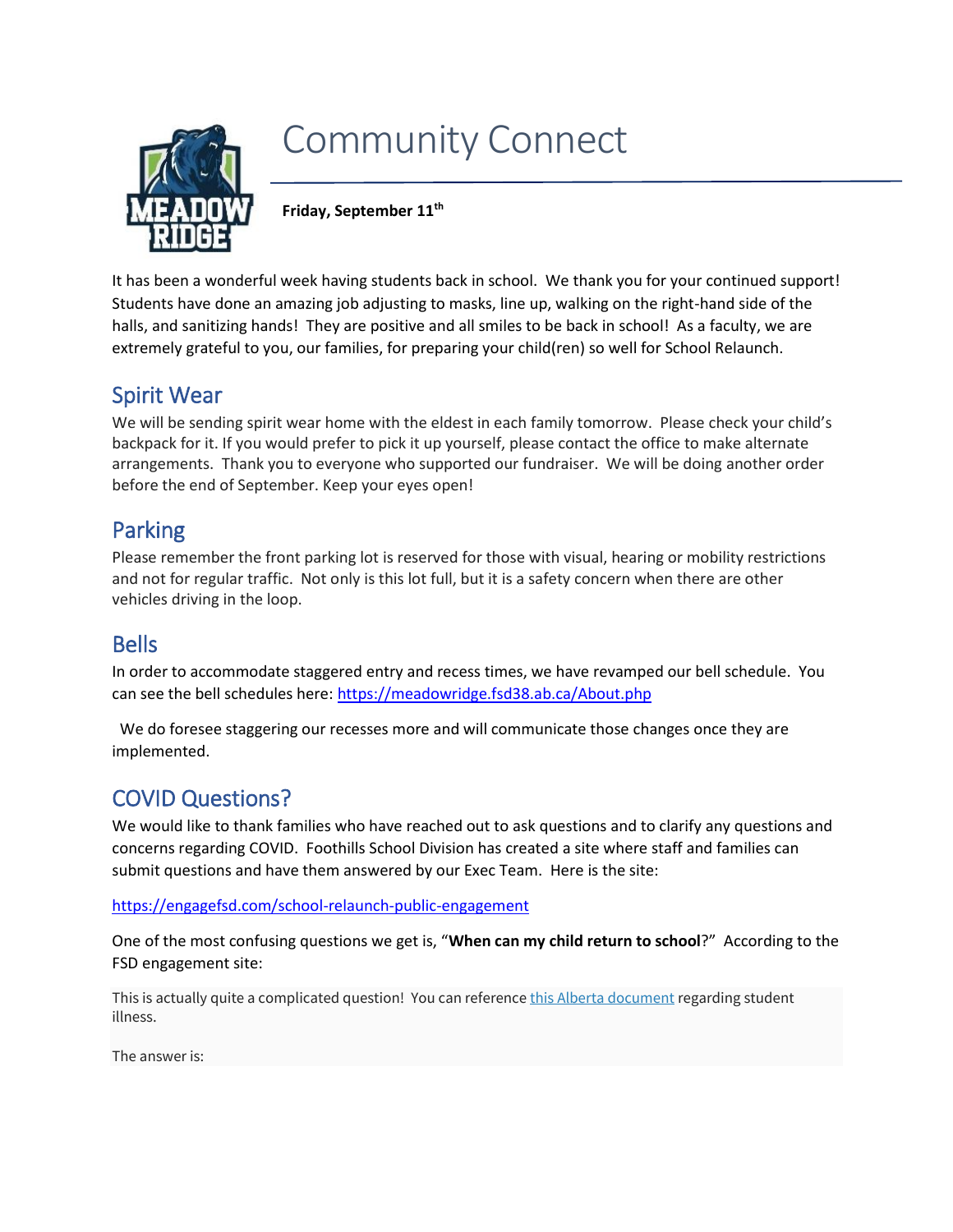- For chills, painful swallowing, stuffy nose, headache, muscle aches, fatigue, gastro issues, loss of smell or taste, and pink eye, a student must remain home until their symptoms resolve. After they are feeling better they are welcome to return to school.
- For fever, cough, shortness of breath, runny nose, sore throat all Albertans are legally required to isolate for 10 days from the start of symptoms or until they resolve, whichever is **LONGER.** However, if a negative test is received, and the student has no known exposure, they can return to school as soon as they are feeling better. If no negative test is available, the minimum 10 day isolation remains in place.

To ensure our community remains healthy, please use these most current guidelines when assessing whether your child should come to school. Should they change, we will let you know.

## Mask Clarification

Students in Grade 4 to 9 may take their masks off during class when:

• They are sitting at the desk/tables, facing the front and working independently on learning.

OR

• They are physically distanced from other students in their class or outside.

OR

• They have partitions on their desk protecting them from droplets from other people.

OR

• They are participating in physical exercise in the gym or outside.

Students and staff are required to wear masks in common areas such as the River Valley, Look Out, Learning Commons and Meadows and when they are lining up outside to come into the school.

Thank you for your support having your children wear masks at school to protect others!

## A Note From The Music Room

Welcome back parents and students! I am looking forward to teaching your children again this year! The program will look a little different than last year. At the moment we are currently not allowed to sing or use wind instruments. However, we have many creative and innovative new ideas, including more strings and percussion units. An optional online version of band will continue at home for those students still wanting to continue playing their band instruments. More information on this will be available later in the month. **We are currently missing some of our inventory from last year and are asking that if you have not returned an instrument or book borrowed from last year that it is returned as soon as possible.** It is wonderful to be back to school with your children! Mrs. Bolen